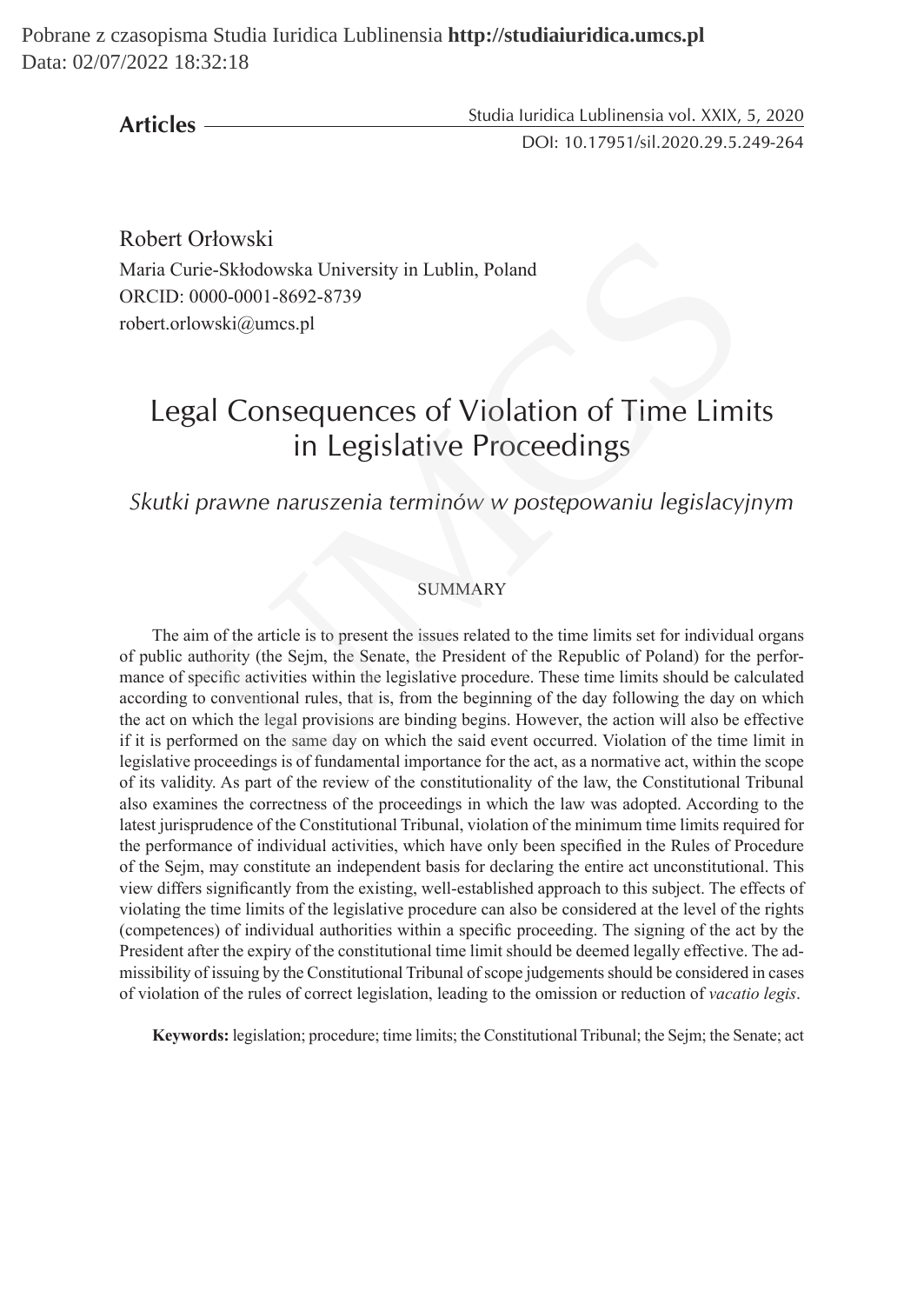### **INTRODUCTION**

Legislative proceedings (also known as the legislative procedure or legislative process) are all activities undertaken by authorized entities, the goal and final result of which is the adoption and entry into force of the statute<sup>1</sup>. The purpose of the proceedings is to express an opinion on the further fate of the bill submitted in the exercise of the right of legislative initiative. The authorities participating in the legislative procedure are, first of all, the Sejm, the Senate and the President of the Republic of Poland.

The legislative procedure should be considered in the context of the constitutional principles of the system. First of all, it concerns the principle of a democratic state ruled by law (Article 2 of the Polish Constitution<sup>2</sup>) and the principle of the rule of law (legalism; Article 7 of the Polish Constitution). On the one hand, the activities in the proceedings are the implementation of the competences of individual state organs, conferred on them by the provisions of the Constitution. On the other hand, the statute is the basic source of universally binding law, with the help of which it is possible to interfere in the legal situation of individual legal entities (addressees), including natural persons. are all activities undertaken by authorized entities, the goal and fina<br>is the adoption and entry into force of the statute<sup>1</sup>. The purpose<br>ngs is to express an opinion on the further fate of the bill submitted<br>of the righ

Thus, the legal regulation of law-making activity follows from the principle of legality. Every action of organs of public authority in this respect must be based on the provisions of the Constitution or on legal statutes adopted on its basis, which create the competence of this organ. On the other hand, exceeding the time limits defined by the Constitution by any organ is equated with its loss of legitimacy<sup>3</sup>.

Any violation of procedural rules is violation of the law and of the principle of legality. However, this does not mean that each such violation will have legal effects, or that the possible consequences will be the same for each violation. In connection with the above, it is reasonable to investigate the possible legal consequences of individual procedural violations. These effects can be analyzed from different points of view. The most important, however, seem to be the effects that refer to the statute as a normative act, within the scope of its validity. The consequences for the sphere of rights of individual participants in a specific legislative procedure are also important.

Within the procedural provisions, one can distinguish a regulation concerning procedural time limits. This issue is noteworthy as the provisions of the Polish Constitution do not formulate the rules for calculating the time limits referred to

<sup>1</sup> See entry: *Postępowanie ustawodawcze*, [in:] A. Szmyt (ed.), *Leksykon prawa konstytucyjnego. 100 podstawowych pojęć*, ed. A. Szmyt, Warszawa 2016, p. 245.

<sup>2</sup> Constitution of the Republic of Poland of 2 April 1997 (Journal of Laws 1997, no. 78, item 483 as amended), hereinafter: the Constitution of the Republic of Poland, the Polish Constitution, or the Constitution. English translation of the Constitution at: www.sejm.gov.pl/prawo/konst/angielski/ kon1.htm [access: 10.12.2020].

<sup>3</sup> See B. Banaszak, *Konstytucja Rzeczypospolitej Polskiej. Komentarz*, Warszawa 2012, pp. 77–78.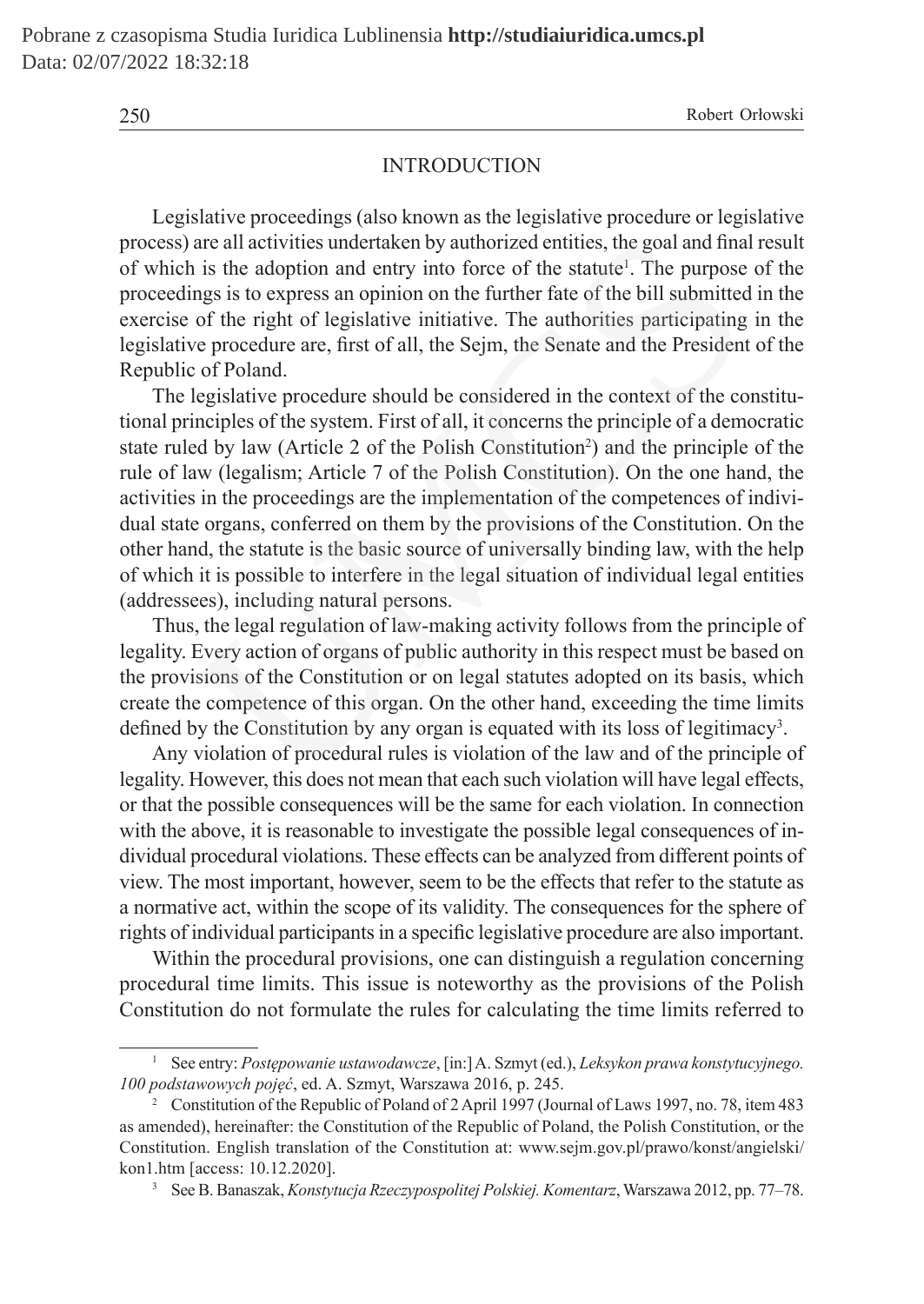therein and do not directly indicate the legal consequences related to the infringements made. This means that it is possible to have doubts, not only as to the legal consequences that can be attributed, but also whether, in a given factual situation, the infringement took place at all. This article aims to consider these issues.

There is no comprehensive study on time limits in legislative proceedings. It is worth noting that in recent years decisions of the Constitutional Tribunal have been issued, which may herald a change in the existing jurisprudence. For the first time, the Constitutional Tribunal ruled that the entire act was inconsistent with the Constitution (the provisions indicated by the applicant) due to failure to meet the time limit for legislative proceedings, which had its normative basis only in the rules of procedure of the Sejm of the Republic of Poland<sup>4</sup>. In connection with the above, there is a need to review the views previously expressed on the violations of time limits in the legislative proceedings. is a consider these issues<br>the aims to consider these issues<br>is no comprehensive study on time limits in legislative proceed<br>in thing that in recent years decisions of the Constitutional Tribuna<br>ted, which may hereld a cha

The results of the research may turn out to be important for entities participating in the legislative procedure, participants of the proceedings before the Constitutional Tribunal, as well as for individual units that are addressees of legal norms.

# GENERAL CHARACTERISTICS OF TIME LIMITS IN THE LEGISLATIVE PROCEDURE

The exercise of rights (competences) and the performance of legal obligations may be specified in time. In this context, time limits are a normative approach to time. As part of the legislative procedure, it is possible to indicate a number of procedural time limits, most often absolutely marked, defining a period of time by indicating the number of days and months. They find their normative basis both in the Constitution of the Republic of Poland, as well as in the Rules of Procedure of the Sejm<sup>5</sup>, the Rules of Procedure of the Senate<sup>6</sup> and in statutes<sup>7</sup>. One can also see, in the principle of discontinuation of the work of parliament, a specific final date which has no clear legal basis<sup>8</sup>.

<sup>4</sup> See judgement of the Constitutional Tribunal of 14 July 2020, Kp 1/19; judgement of the Constitutional Tribunal of 14 November 2018, Kp 1/18. Judgements of the Constitutional Tribunal are available on the Internet Rulings Portal (IPO) at https://ipo.trybunal.gov.pl/ipo/Szukaj?cid=1.

<sup>&</sup>lt;sup>5</sup> Rules of Procedure of the Sejm of the Republic of Poland of 30 July 1992 (consolidated text M.P. 2019, item 1028 as amended).

<sup>6</sup> Rules of Procedure of the Senate of 23 November 1990 (consolidated text M.P. 2018, item 846 as amended).

<sup>7</sup> Act of 23 June 1999 on the Exercise of Legislative Initiative by Citizens (consolidated text Journal of Laws 2018, item 2120).

<sup>8</sup> M. Radajewski collected the views of the doctrine and jurisprudence of the Constitutional Tribunal regarding the essence and source of the principle of discontinuation, and also listed the issues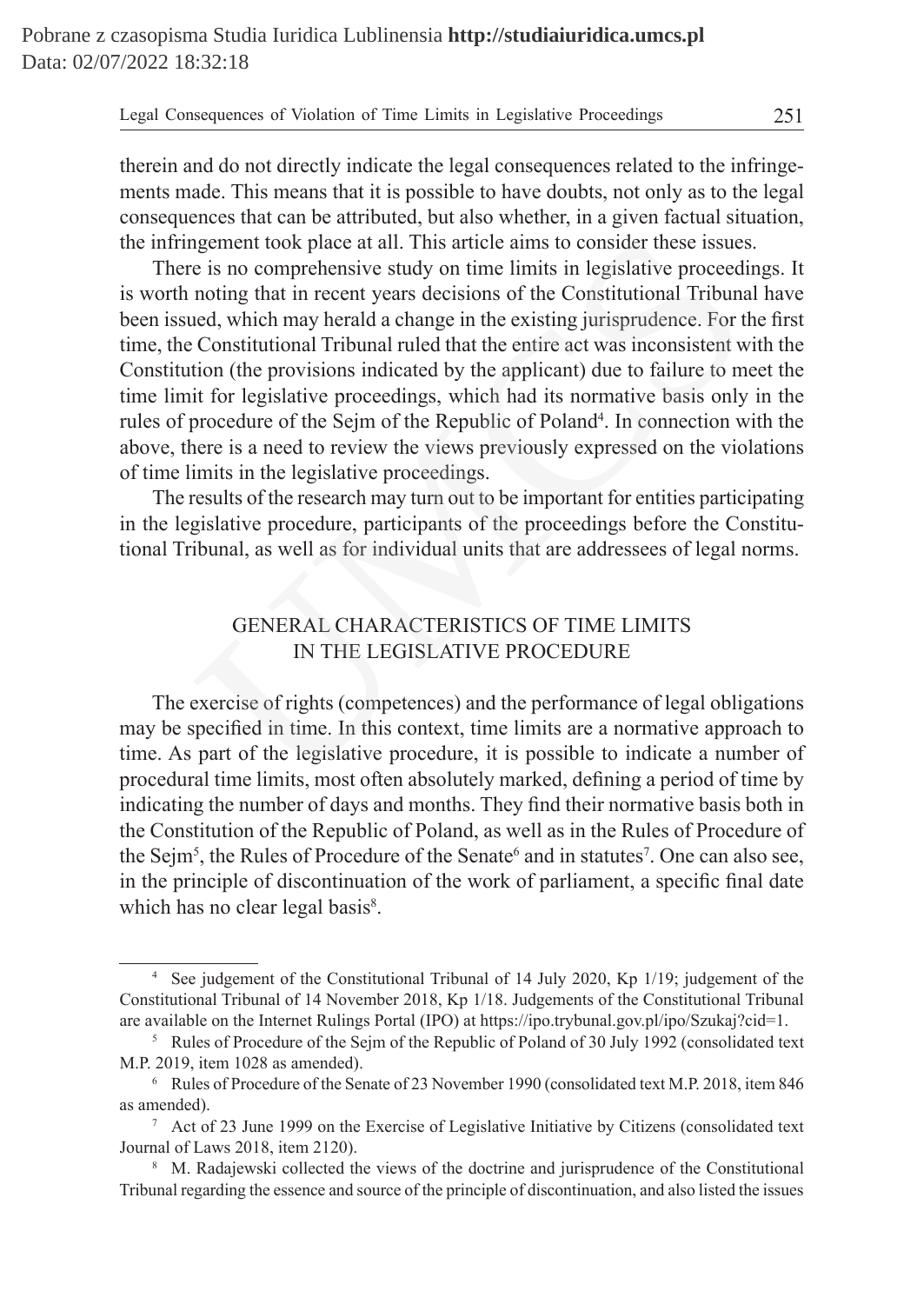It should be borne in mind that within the legislative procedure one can distinguish the ordinary<sup>9</sup> procedures and urgent<sup>10</sup> procedures, as well as procedures required for statues on adopting the budget<sup>11</sup> or on amending the constitution<sup>12</sup>. Depending on the type of procedure, some differences have been introduced that also apply to procedural time limits (most often they shorten them).

To be able to speak of a violation of the time limit, it must first be calculated. This means setting its starting point and ending point if we are considering a time limit which is a certain period, or one point if we are looking for a time limit which is a point in time. It should be noted that there are two basic ways to calculate time limits. In the doctrine, calculating the course of a time limit to the day, hour and minute (*a momento ad momentum*) is called *computatio naturalis*. On the other hand, calculating the time limit from day to day (*dies a quo*) is called *computatio civilis*13. The advantages of the latter include the exclusion of the need to establish the exact moment when the event occurred, which marks the beginning or end of the time limit. In practice, this translates into a reduction of possible evidence problems14. This way of calculating time limits is conventional, as it uses certain assumptions that detach the starting and ending moments from the exact moment when legally significant events occurred<sup>15</sup>. mg on the type of procedure, some differences have been introductly to procedural time limits (most often they shorten them).<br>
Le able to speak of a violation of the time limit, it must first be calce able to speak of a v

In publications considering the problem of calculating constitutional time limits, the most common methods of calculating them according to *computatio civilis*<sup>16</sup> are indicated. One can discern various sources of the application of these rules – from the use of characteristic linguistic phrases in the content of constitutional provisions (setting time limits by indicating the number of months and days instead of

excluded from the application of this principle. See M. Radajewski, *Wyjątki od zasady dyskontynuacji prac polskiego parlamentu*, "Przegląd Prawa Konstytucyjnego" 2020, no. 2, pp. 155–170.

<sup>9</sup> Articles 118–122 of the Polish Constitution.

<sup>&</sup>lt;sup>10</sup> Article 123 of the Polish Constitution.

 $11$  Articles 219–225 of the Polish Constitution.

<sup>12</sup> Article 235 of the Polish Constitution.

<sup>13</sup> See, in particular, I. Nowikowski, *O regułach obliczania terminów w procesie karnym (kwestie wybrane)*, [in:] *Teoretyczne i praktyczne problemy współczesnego prawa karnego. Księga jubileuszowa dedykowana Profesorowi Tadeuszowi Bojarskiemu*, eds. A. Michalska-Warias, I. Nowikowski, J. Piórkowska-Flieger, Lublin 2011, pp. 877–894.

<sup>14</sup> See M. Kulik, *Przedawnienie karalności i przedawnienie wykonania kary w polskim prawie karnym*, Warszawa 2014, p. 222.

<sup>15</sup> See R. Orłowski, *Calculation of Time Limits Resulting from the Constitution of the Republic of Poland from April 2, 1997 (Selected Issues)*, "Przegląd Prawa Konstytucyjnego" 2019, no. 6, pp. 322–323.

<sup>16</sup> See L. Garlicki, *Komentarz do art. 98 Konstytucji*, [in:] *Konstytucja Rzeczypospolitej Polskiej. Komentarz*, ed. L. Garlicki, Warszawa 2000, p. 9.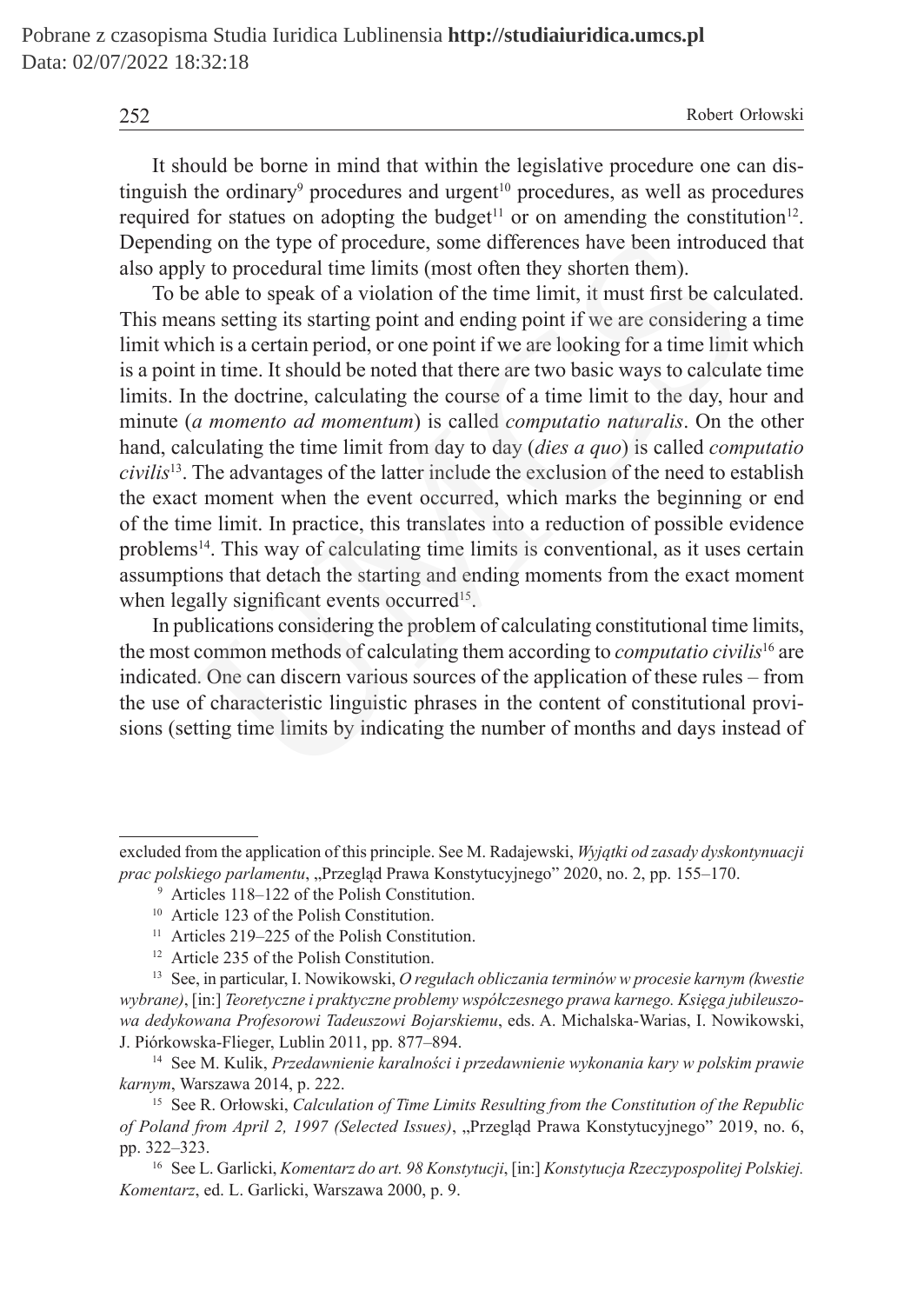the number of hours and minutes), through the use of *analogia iuris* reasoning or *analogi legis*, to the direct application of statutory provisions<sup>17</sup>.

It should therefore be stated that the time limit counted in days ends with the expiry of the last day of the time limit (i.e. at 24.00). If it begins with an event, the time limit begins with the beginning of the next day (i.e. at 00.00). If a time limit is calculated in weeks, months or years, it ends on the expiry of that day in the last week or month that corresponds with its name or date to the starting day. If there was no such day in the last month, the time limit expires on the last day of that month<sup>18</sup>.

However, no justification can be found for several solutions that are common in the currently binding administrative and court proceedings. This applies to the principle according to which, if the end of the time limit for performing an activity falls on a statutory holiday (possibly also on Saturday), this time limit expires on the next weekday. There is also no possibility of suspending (except for the situation specified in Article 122 para. 6 of the Polish Constitution) or interrupting the running of the time limit, nor can it be restored.

Particularly noteworthy is the method of calculating the end of the term of office of the Sejm in the context of the principle of discontinuation of parliamentary work. It was clearly defined as "the day preceding the assembly of the Sejm of the succeeding term of office" (Article 98 para. 1 of the Polish Constitution). There is, however, a close connection of this point in time with the official date set by the President of the Republic of Poland. The first meetings of the Sejm and the Senate are convened by the President of the Republic of Poland<sup>19</sup>, as a rule, "on a day within 30 days following the day of the elections" (Article 109 para. 2 of the Polish Constitution). If the last day of the time limit (i.e. at 24.00). If it begins with an eve<br>it begins with the beginning of the next day (i.e. at 00.00). If a tim<br>ated in weeks, months or years, it ends on the expiry of that day in<br>month

## VIOLATION OF THE PROCEDURE AND CONTROL OF THE CONSTITUTIONALITY OF THE LAW

The course of the legislative procedure is assessed as part of the procedure before the Constitutional Tribunal, as part of constitutional review<sup>20</sup>. The actual law-making effect is attributed only to judgements stating the non-conformity of the object and patterns of control (including the so-called simple rulings and scope rulings). It consists in eliminating the challenged provision as the editorial unit of

<sup>&</sup>lt;sup>17</sup> For more on the calculation of time limits and the legal justification of the methods used, see R. Orłowski, *op. cit.*, pp. 315–328.

<sup>18</sup> *Ibidem*, p. 323.

<sup>19</sup> See L. Garlicki, *Komentarz do art. 98 Konstytucji…*, p. 10 and the literature cited therein.

<sup>&</sup>lt;sup>20</sup> The legal regulation concerning the Constitutional Tribunal was included in Articles 188–197 of the Polish Constitution and in the Act of 30 November 2016 on the Organization and Procedure of Proceedings Before the Constitutional Tribunal (consolidated text Journal of Laws 2019, item 2393).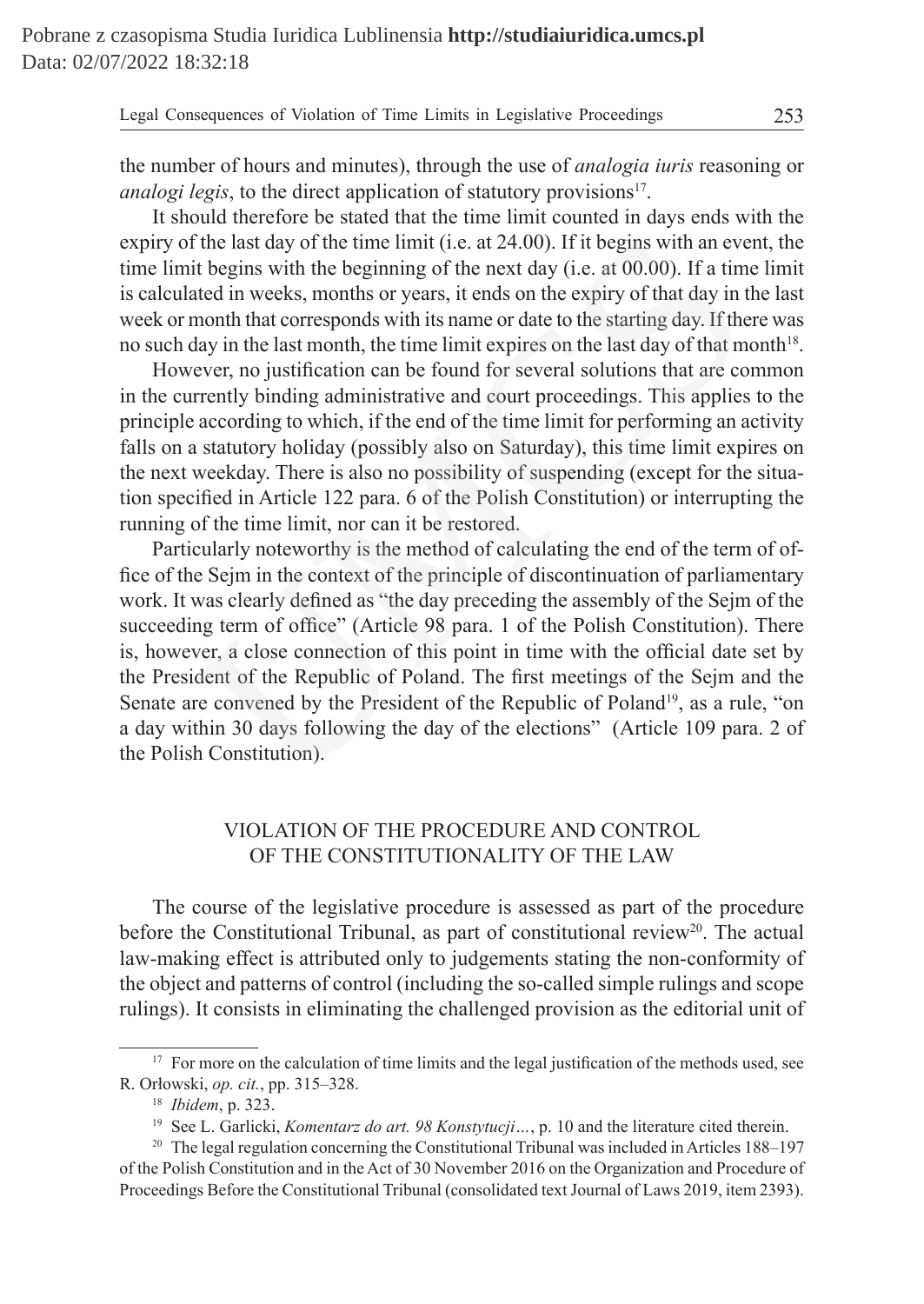a normative act (all legal norms that can be interpreted from a specific provision, in the case of a simple ruling) or a specific legal norm (one of the legal norms that can be interpreted from a specific provision, in the case of a scope ruling)<sup>21</sup>.

It is assumed that the judgement of the Constitutional Tribunal resolving a question of law<sup>22</sup> is also universally binding. This means that in accordance with the view established in the science of law that any other court, when examining a case similar to the one in question, should refuse to apply a provision ruled as lacking the conformity to the Constitution<sup>23</sup>. Thus, it can be concluded that the effect does not refer to the aspect of the validity of a normative act, but to the possibility of its application.

The rules of procedure before the Constitutional Tribunal will be of decisive importance for the assessment of the effects of procedural violations in the framework of legislative proceedings. In particular, it concerns the principle of accusatorial procedure and the presumption of the conformity of a normative act to the Constitution.

According to the principle of accusatorial procedure, only entities specified in the provisions of the Constitution<sup>24</sup> are authorized to initiate proceedings. Additionally, when adjudicating, the Tribunal is bound by the scope of the appeal indicated in the application, question of law or constitutional complaint. The scope of the appeal covers the indication of the challenged normative act or its part (specification of the subject of control) and the formulation of the allegation of non-compliance to the Constitution, ratified international agreement or act (indication of the control pattern<sup>25</sup>). The Tribunal examines both the content of such an act or contract as well as the competence and compliance with the procedure required by law to issue an act or to conclude and ratify a contract<sup>26</sup>. assumed that the judgement of the Constitutional Tribunal resolving a<br>susumed that the judgement of the Constitutional Tribunal resolving a<br>w<sup>22</sup> is also universally binding. This means that in accordance w<br>ablished in th

The principle of the presumption of constitutionality can be considered in two aspects. On the one hand, it should be equated with the presumption according to which a statute unchallenged with the final verdict of the Constitutional Tribunal should be considered compliant with the constitutional regulation (the system founding rule of the presumption of constitutionality)<sup>27</sup>. On the other hand, the

<sup>21</sup> L. Bosek, M. Wild, *Kontrola konstytucyjności prawa. Komentarz praktyczny dla sędziów i pełnomocników procesowych*, Warszawa 2014, pp. 198, 200–202.

<sup>&</sup>lt;sup>22</sup> The legal grounds for the court to submit a question of law to the Constitutional Tribunal is Article 193 of the Polish Constitution.

<sup>23</sup> B. Banaszak, *op. cit.*, p. 997 after M. Safjan, *Skutki prawne orzeczeń Trybunału Konstytucyjnego*, "Państwo i Prawo" 2003, no. 3, p. 16.

<sup>&</sup>lt;sup>24</sup> It is primarily about Articles 191 and 79 of the Polish Constitution.

<sup>&</sup>lt;sup>25</sup> Article 67 para. 1 and 2 of the Act on the Organization and Procedure of Proceedings Before the Constitutional Tribunal.

<sup>&</sup>lt;sup>26</sup> Article 68 of the Act on the Organization and Procedure of Proceedings Before the Constitutional Tribunal.

<sup>&</sup>lt;sup>27</sup> See judgement of the Constitutional Tribunal of 24 February 1997, K 19/96.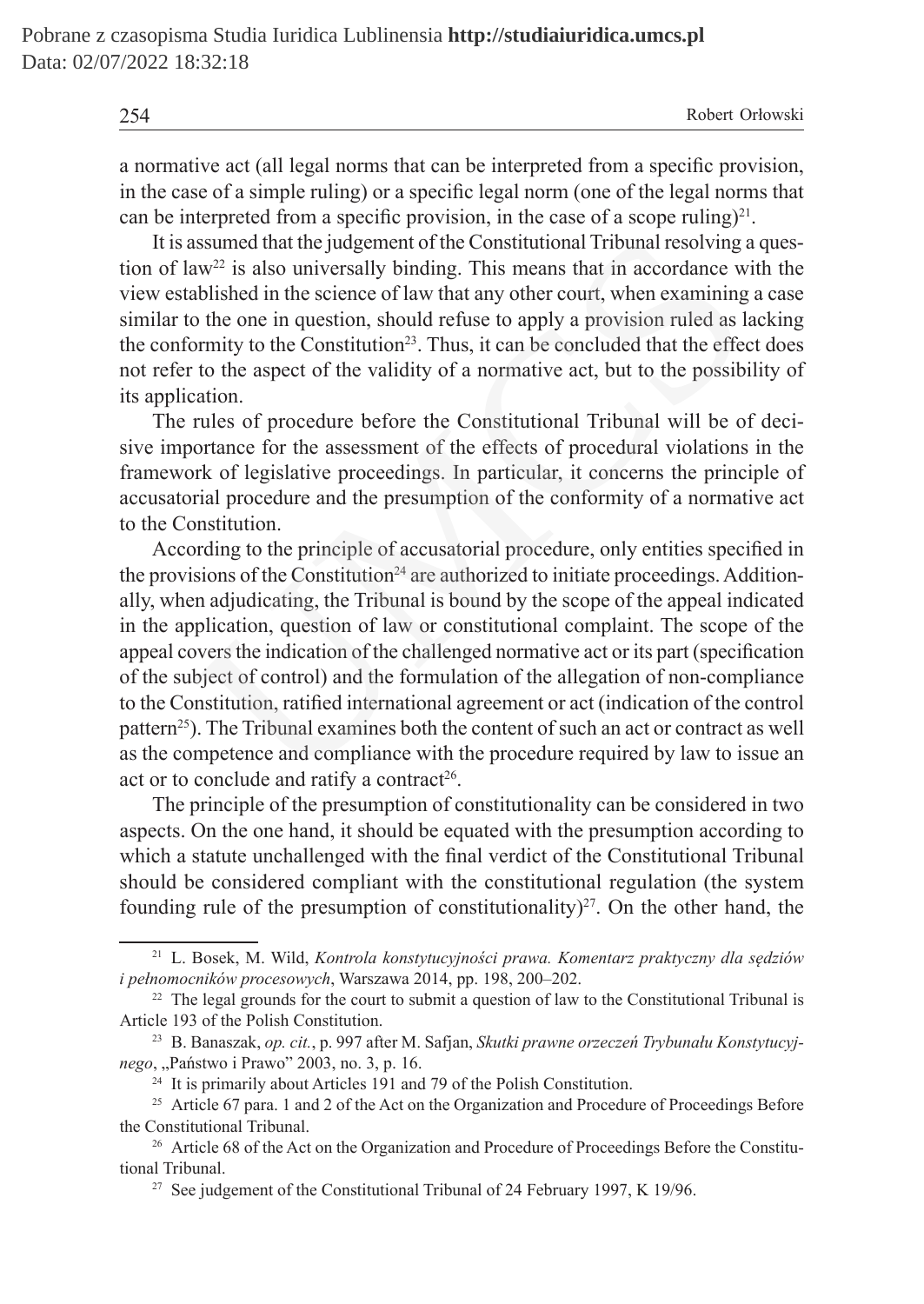principle of the presumption of constitutionality can be equated with the procedural principle in force in proceedings before the Constitutional Tribunal. The principle is related to the determination of the burden of argumentation in the proceedings before the Constitutional Tribunal and applies to all subjects and patterns of control. It is not about the "obligation" to show that a given act is inconsistent with a hierarchically higher act, but about the procedure of the Constitutional Tribunal in *non liquet* situations, when there are doubts as to the compliance of a normative act with a hierarchically higher act, but they are not serious enough to unequivocally determine the defectiveness of the act under examination<sup>28</sup>.

The above-mentioned reservations are extremely important for the assessment of the effects of violation of time limits in the legislative procedure. In a situation where an act has passed the entire legislative procedure, has been published and has become part of the legal order, the identification of any possible defects may only be bindingly ascertained under a procedure specially established for this purpose by the Constitutional Tribunal. Due to the limited number of entities authorized to initiate such proceedings, it may happen that, despite obvious procedural violations in the legislative process, the constitutional review will not be launched. Moreover, any possible defects may go unnoticed during the proceedings before the Constitutional Tribunal. It should be noted, however, that the Tribunal is obliged to thoroughly examine the case, and it examines the correctness of the legislative procedure *ex officio*, regardless of the requests of the participants in the proceedings. Therefore, it should be noted that the effect in the scope of the validity of a normative act will never result from the mere fact of the existence of a defect in the legislative process. is constitutional Tribunal and applies to all subjects and patterns in to about the "obligation" to show that a given act is inconsisted hically higher act, but about the procedure of the Constitutional Tribunest et situat

The essence of the constitutional review of the law also determines the control patterns. In the case of an act that is the subject of such control, the provisions of the Constitution of the Republic of Poland will be its control model. Therefore, it can be concluded that only the violation of procedural rules set out in the rules of procedure of the chambers, which will also lead to the violation of constitutional elements of the legislative process<sup>29</sup>, or occur with such intensity that it prevents deputies from expressing their views on individual provisions and the entire  $act<sup>30</sup>$ , in the course of the work of committees and plenary sessions, will be of significant importance.

The position presented above, which can be described as traditional, was firmly established both in the doctrine and in the jurisprudence of the Constitutional Tribu-

<sup>28</sup> Regarding the previous legal status, see L. Bosek, M. Wild, *op. cit.*, p. 95.

<sup>&</sup>lt;sup>29</sup> A significant violation of the legislative procedure was found to be, for example, a vote in favor of the Senate's amendments (instead of their rejection) and a misinterpretation of the result of voting on these amendments (judgement of the Constitutional Tribunal of 5 October 2017, Kp 4/15), or presentation to the President by the Marshal of the Sejm of a different content than that adopted in the framework of parliamentary work (judgement of the Constitutional Tribunal of 7 July 2003, SK 38/01).

<sup>&</sup>lt;sup>30</sup> Judgement of the Constitutional Tribunal of 23 March 2006, K 4/06.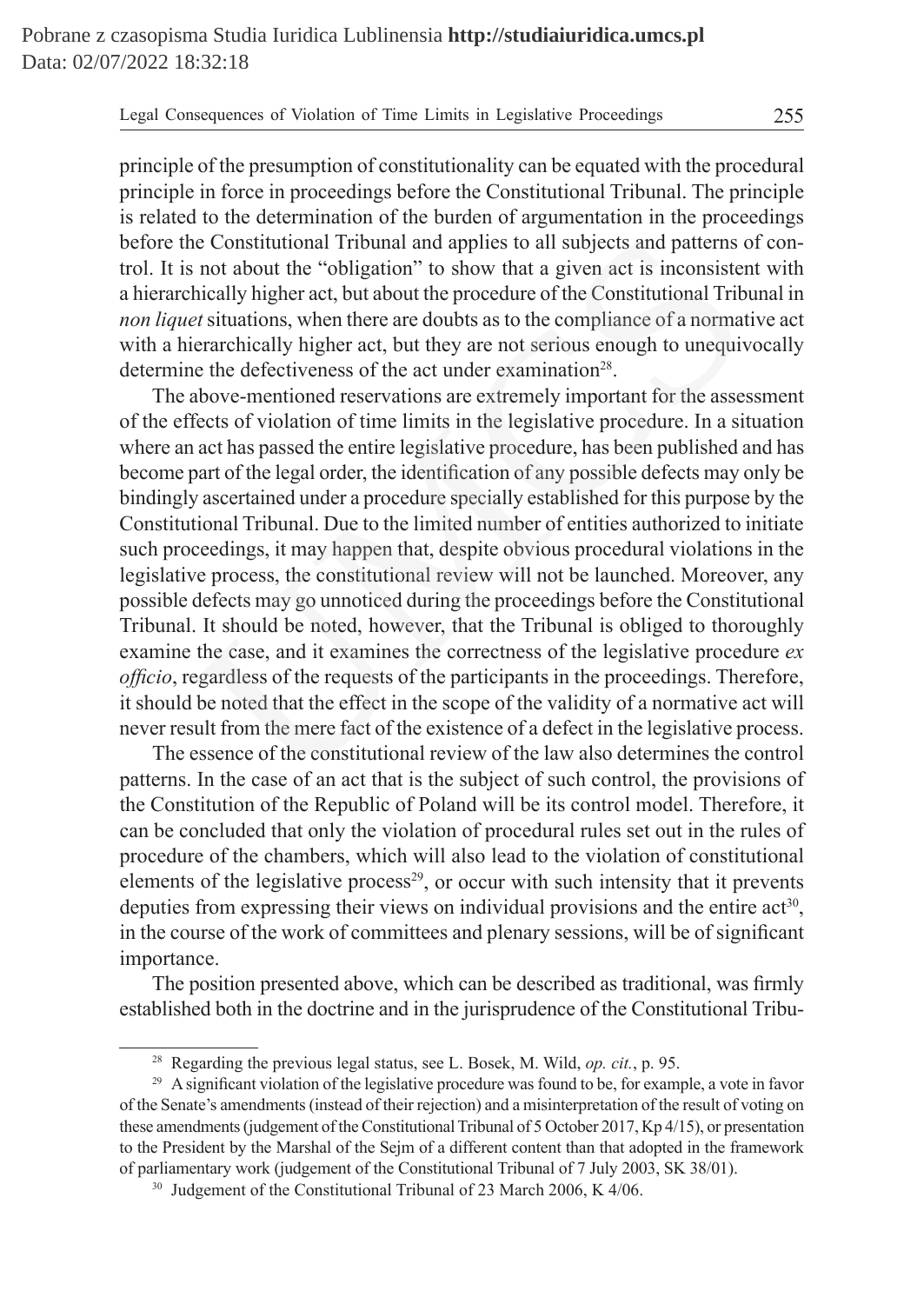nal. However, attention should be paid to the latest decisions of the Constitutional Tribunal, namely the judgement of 14 July 2020 (Kp 1/19) and the judgement of 14 November 2018 (Kp 1/18). The Tribunal took the position that the violation of the rules of legislative procedure, which had their source in the Rules of Procedure of the Sejm, violated the principle of legality (Article 7 of the Polish Constitution). It was emphasized that by adopting the rules of procedure, the Sejm would self-terminate with the provisions of this act. Therefore, the Sejm should abide by the provisions of the law it has adopted. It does not matter that the chamber has the power to change these regulations at any time by adopting an appropriate resolution. A catalog of conditions has also been formulated that should be considered before considering that a violation of the regulations is also a violation of the Constitution. It is necessary to examine "the importance of the subject matter, the significance of the infringed provisions, the stage of legislative work at which the violation occurred, the effect of any violations as well as the scale and frequency of violations"31. egislative procedure, which had their source in the Rules of Proceduro<br>lated the principle of legality (Article 7 of the Polish Constitution).<br>zed that by adopting the rules of procedure, the Sejm would self-ter<br>provisions

However, there are doubts as to the correctness of the adopted control pattern and the possibility of formulating different legal assessments in the face of the same facts (the same violations under the legislative procedure). It was also indicated that the new decisions constitute a significant departure from the previously presented position, which poses a risk of violating legal relations. Many bills came into force despite the defects during the parliamentary stage of the legislative procedure, which had not been thoroughly examined before<sup>32</sup>.

## SPEED OF LEGISLATIVE PROCEEDINGS

As shown by statistical research on the actual course of legislative proceedings, they may differ significantly in terms of their duration, counted from the moment of the implementation of the legislative initiative, to the moment of their publication in the Journal of Laws<sup>33</sup>. The decisive factor here is the length of the proceedings in

<sup>&</sup>lt;sup>31</sup> See judgement of the Constitutional Tribunal of 14 July 2020, Kp 1/19; judgement of the Constitutional Tribunal of 14 November 2018, Kp 1/18.

<sup>&</sup>lt;sup>32</sup> See dissenting opinion of judge of the Constitutional Tribunal M. Muszyński to the judgement of the Constitutional Tribunal of 14 July 2020, Kp 1/19.

<sup>33</sup> It is worth paying attention to the following studies: Z. Gromek, *Przebieg procedury ustawodawczej w Sejmie VIII kadencji – analiza ilościowa*, "Przegląd Sejmowy" 2020, no. 4, pp. 31–62; D. Chrzanowski, W. Odrowąż-Sypniewski, *Analiza projektów ustaw wniesionych do Sejmu II kadencji*, "Przegląd Sejmowy" 1998, no. 2, pp. 31–69; D. Chrzanowski, W. Odrowąż-Sypniewski, P. Radziewicz, *Analiza projektów ustaw Sejmu III kadencji (20 października 1997 r. – 20 października 1998 r.)*, "Przegląd Sejmowy" 1999, no. 1, pp. 79–116; J. Lipski, R. Tymiński, *Analiza projektów ustaw wniesionych do Sejmu w toku całej IV kadencji*, [in:] *Ustawy 2001–2005. Sejm IV kadencji*, ed. T. Muś, Warszawa 2006, pp. 9–64; J. Sokołowski, P. Poznański, *Struktura procesu legislacyjnego w analizie ilościowej*, [in:] *Wybrane aspekty funkcjonowania Sejmu w latach 1997–2007*, eds. J. Sokołowski,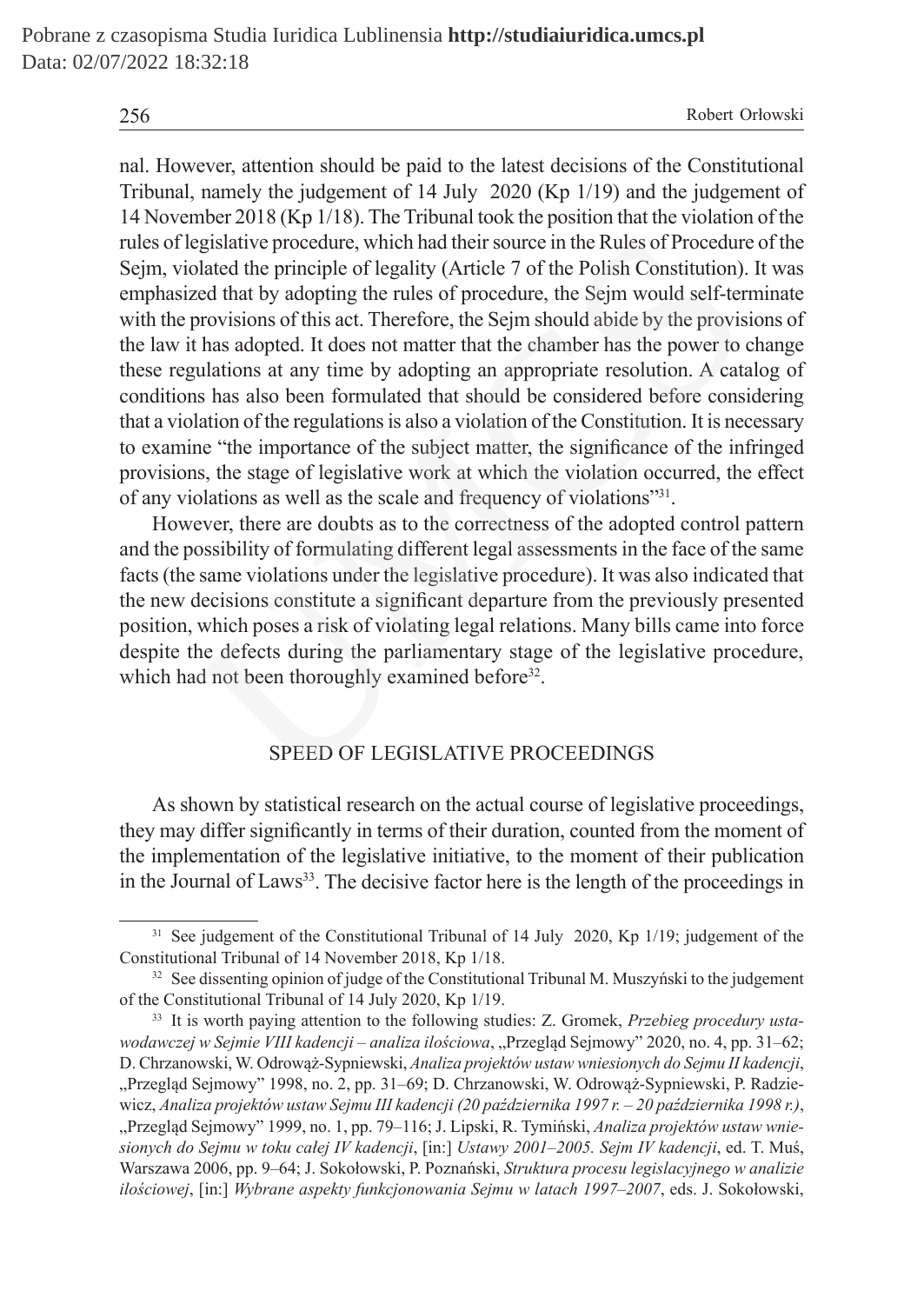the Sejm, both in the first stage of the proceedings leading to the adoption of the bill, as well as in the matter of expressing opinions on the Senate amendments. In this regard, there are no binding time limits, understood as the maximum time during which the Seim would exercise its powers.

Special time limits, specifying the minimum time that should elapse to proceed to a specific stage of the legislative procedure in the Sejm, find their legal basis in the Rules of Procedure of the Sejm. Traditionally, it has been indicated that they are only of an instructional nature, and their possible shortening or extension may not constitute grounds for challenging the legality of the act for formal reasons by the Constitutional Tribunal<sup>34</sup>.

As regards the ordinary legislative procedure, the first reading may be held no sooner than on the seventh day following the delivery of the draft bill to the deputies, unless the Sejm or a committee decide otherwise<sup>35</sup>. The second reading may be held no sooner than on the seventh day following the delivery of the committee report to the deputies, unless the Seim decides otherwise<sup>36</sup>. On the occasion of the proceedings on the Senate's amendments, consideration of the committee report by the Sejm may take place not earlier than the third day from the delivery of the report to the deputies, unless the Sejm decides otherwise<sup>37</sup>. Still, other minimum time limits have been introduced for the processing of bills on amendments to the Constitution and codes38. e Sejm would exercise its powers.<br>ial time limits, specifying the mininum time that should elapse to p<br>tific stage of the legislative procedure in the Sejm, find their legal b<br>fic stage of the legislative procedure in the

The above-mentioned regulations should be viewed through the prism of the recent decisions of the Constitutional Tribunal. It was in the judgement of 14 July 2020 (Kp 1/19) that the Tribunal decided that the entire act was unconstitutional, as the minimum time limits set out in the Rules of Procedure of the Sejm relevant for amending codes were not met. At the same time, the Constitutional Tribunal indicated that the infringement consisting in proceeding with the bill in an inappropriate manner may be corrected, provided that the appropriate time limits suitable for the correct procedure are observed<sup>39</sup>.

When analyzing the above-mentioned regulations, it can be concluded that the ordinary procedure by the Sejm should last no less than 14 days or 17 days if the

P. Poznański, Kraków 2008, pp. 237–280; O. Kazalska, J. Maśnicki, M. Żuralska, *Analiza działalności ustawodawczej Sejmu VI kadencji*, Warszawa 2012; M. Żuralska, A. Brudnoch, K. Dąbrowska, M. Sierzputowska, *Analiza działalności ustawodawczej Sejmu VII kadencji*, Warszawa 2017.

<sup>34</sup> It was indicated by, i.a., L. Garlicki, *Komentarz do art 119 Konstytucji*, [in:] *Konstytucja Rzeczypospolitej Polskiej…*, p. 12; S. Patyra, *Tryb pilny w teorii i praktyce procesu ustawodawczego pod rządami Konstytucji z 1997 r.*, "Przegląd Prawa Konstytucyjnego" 2011, no. 1, p. 77; Z. Gromek, *op. cit.*, p. 47. Otherwise: A. Szmyt, *Uwagi na marginesie trybu pilnego*, [in:] *Regulamin Sejmu w ekspertyzach i opiniach Biura Studiów i Ekspertyz Kancelarii Sejmu*, Warszawa 2001, pp. 229–230.

<sup>&</sup>lt;sup>35</sup> Article 37 para. 4 of the Rules of Procedure of the Sejm of the Republic of Poland.

<sup>36</sup> Article 44 para. 3 of the Rules of Procedure of the Sejm of the Republic of Poland.

<sup>&</sup>lt;sup>37</sup> Article 54 para. 5 of the Rules of Procedure of the Sejm of the Republic of Poland.

<sup>38</sup> Articles 86i, 89 and 95 of the Rules of Procedure of the Sejm of the Republic of Poland.

<sup>&</sup>lt;sup>39</sup> Judgement of the Constitutional Tribunal of 14 July 2020, Kp 1/19.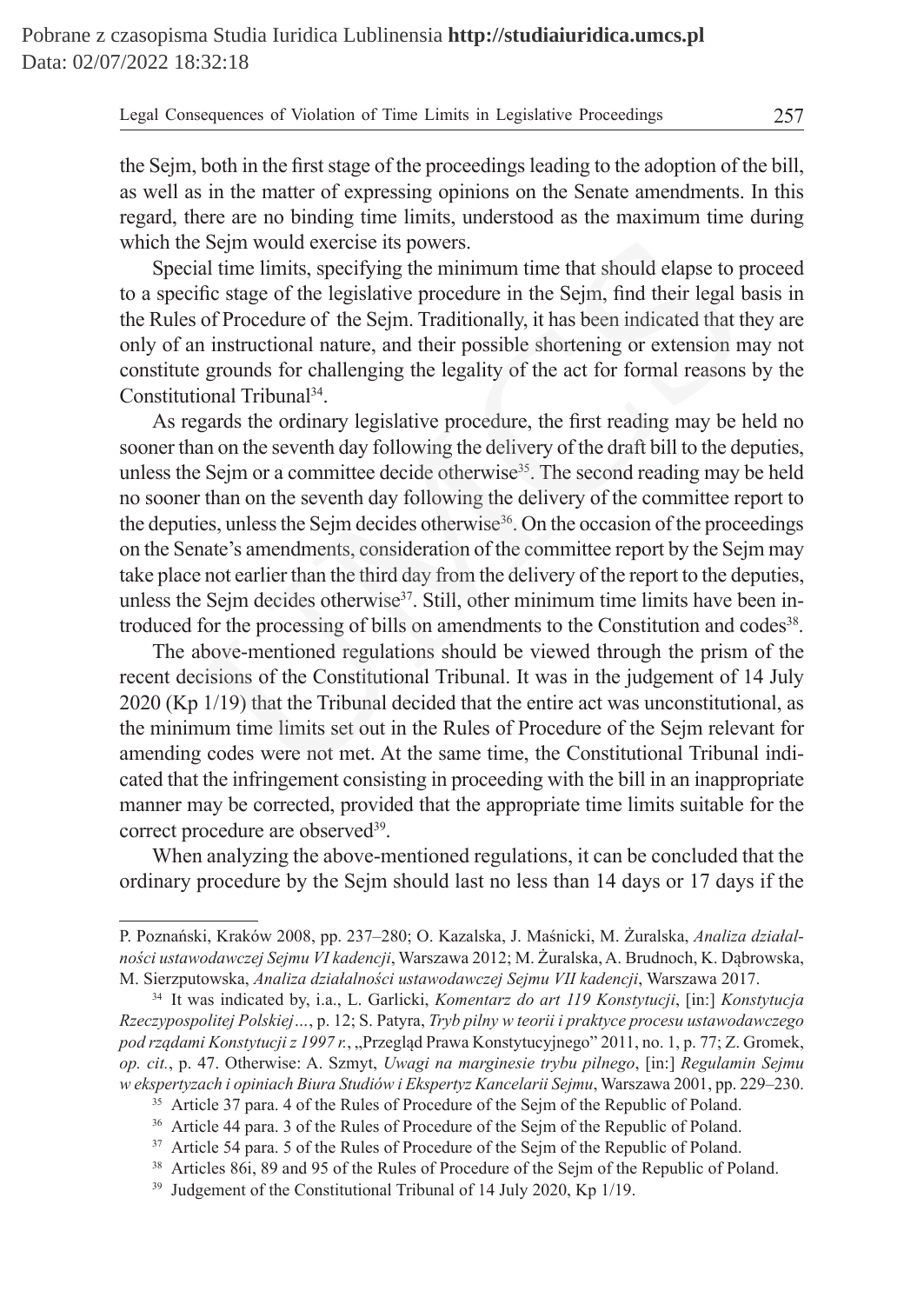258 Robert Orłowski

Senate adopts amendments to the act. This solution is to guarantee the possibility of active participation of individual deputies in the legislative proceedings. The mere reading of the documents relating to a specific procedure (bill, its justification, committee report) is a time-consuming process. Obviously, in order to meet the procedural requirements, it does not matter whether a given deputy actually got acquainted with these documents or had basic information about the subject of the act at the time of voting.

As practice shows, legislative proceedings may begin and end on the same day. This means that on the same day the right of legislative initiative was exercised and the adopted act was signed by the President. During the eighth term of office of the Sejm, such a situation took place once, while in five subsequent cases the entire procedure was completed in seven days<sup>40</sup>. The first of the indicated acts did not become the subject of proceedings before the Constitutional Tribunal. However, there are doubts about at least two aspects.

The first one relates to the method of calculating constitutional time limits using the conventional method, i.e. in accordance with the principle that the period specified in days begins to run on the day following the day on which a specific event occurred, to which the provisions of law bind the beginning of this period. In our considerations, these would be the following events: 1) submission of the text of the enacted bill to the Senate by the Marshal of the Sejm, after its adoption<sup>41</sup>; 2) submission of the text of the enacted bill to the President by the Marshal of the Sejm, after the end of the parliamentary stage of the proceedings<sup>42</sup>. The issue is whether the next steps were performed after the opening of the time limit for a specific activity, and whether such activity should be given legal effect. ee report) is a time-consuming process. Obviously, in order to m<br>al requirements, it does not matter whether a given deputy actua<br>ed with these documents or had basic information about the subject<br>et time of voting.<br>ratcic

Although there is no clear indication in the text of the Constitution or the regulations of the Sejm and Senate, legal enforceability should also be assigned to such activities that were performed on the same day, if, of course, the event marking the beginning of the time limit actually occurred. So there is no need to wait until the beginning of the next  $day^{43}$ . Adopting a different view would lead to excessive procedural formalism.

<sup>40</sup> Z. Gromek, *op. cit.*, p. 39. During one day, the work on the bill included in the Sejm Paper no. 2663 was completed; however, in seven days, the proceedings regarding the bills included in the Sejm Papers no. 10, 12, 793, 886 and 3398 were completed.

<sup>41</sup> Article 121 para. 1 and 2 of the Polish Constitution; Article 52 para. 1 of the Rules of Procedure of the Sejm of the Republic of Poland.

<sup>42</sup> Article 122 para. 1 and 2 of the Polish Constitution; Article 56 para. 1 of the Rules of Procedure of the Sejm of the Republic of Poland.

<sup>&</sup>lt;sup>43</sup> This is a tendency that has been gradually adopted (not without hesitation) as part of the practice of applying a number of proceedings provided for by law, on the basis of filing appeal by the parties on the same day on which the quest.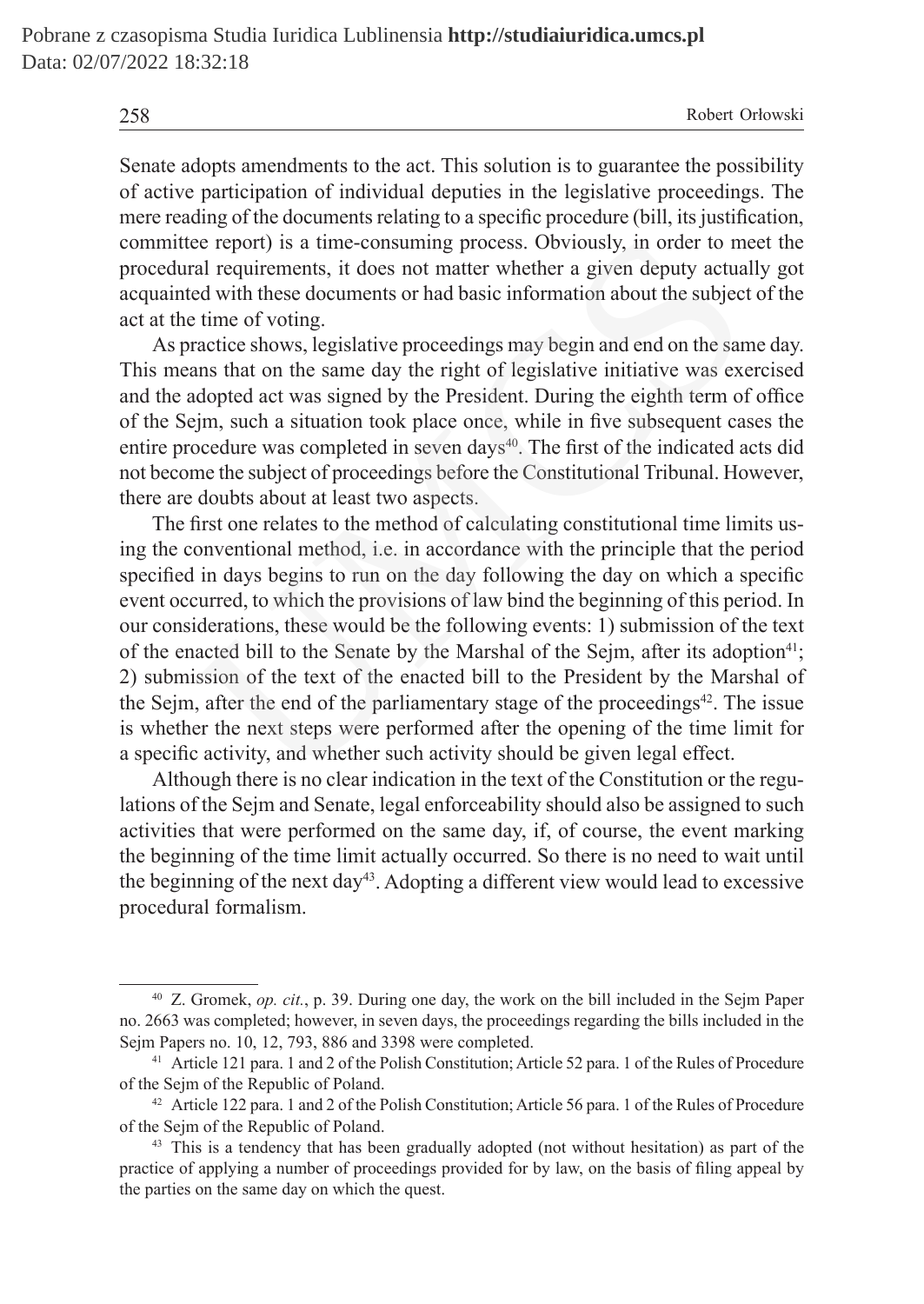Therefore, in the case of the bill, the proceedings on which were completed within one day, we will not be dealing with violation of the constitutional time limits for legislative proceedings. It should be emphasized once again that "the speed of the legislative procedure in itself cannot constitute a declaration of unconstitutionality"44. Such proceedings, however, raise doubts as to guaranteeing deputies, senators and the president the opportunity to read the documents and time for reflection necessary for them to exercise their powers thoroughly.

When analyzing the decisions of the Constitutional Tribunal, one may come to the conclusion that the possibility of taking a position on the bill was guaranteed if during the plenary and committee meetings it was possible to express one's opinion (both on the merits and the procedure), which was confirmed in the report. However, it is hard not to get the impression that in some cases it would be only an apparent option, due to the lack of adequate time to consider the position reported. At the same time, there is no clear and objective criterion for assessing this issue<sup>45</sup>.

The speed of legislative proceedings is connected with the so-called urgent procedure and fast-tracked legislation. The first of these legal institutions has its constitutional basis in Article 123 of the Polish Constitution. The Council of Ministers may classify a bill adopted by itself as urgent, with the exception of tax bills, bills governing elections to the Presidency of the Republic of Poland, to the Sejm, to the Senate and to organs of local government, bills governing the structure and jurisdiction of public authorities, and also drafts of law codes<sup>46</sup>. The most important effect of considering the bill as urgent is the shortening of the constitutional time limits for taking a position on the future law by the Senate (14 days instead of 30 days) and the President (7 days instead of 21 days). The Constitution also determines that the regulations of the chambers are to provide for certain differences regarding the legislative procedure concerning the urgent bill. The legislative procedure in itself cannot constitute a declaration<br>ionality<sup>744</sup>. Such proceedings, however, raise doubts as to guarar<br>senators and the president the opportunity to read the documents ar<br>senators and the

The aforementioned regulations will introduce several time limits that are to facilitate the procedure and some improvements in the planning of the work or-

<sup>44</sup> Judgement of the Constitutional Tribunal of 23 March 2006, K 4/06.

<sup>&</sup>lt;sup>45</sup> The large number of legislative proceedings conducted within a given term of office of the Sejm determines that individual deputies and senators may not have an objective opportunity to thoroughly familiarize themselves with the documents relating to each of these proceedings. This means that they are forced to act with confidence in the conclusions of the individual parliamentary committees or clubs to which they belong. On the other hand, they can obtain knowledge about planned legal solutions even before the formal implementation of a legislative initiative by an authorized entity, in a situation where the most important assumptions are widely discussed in the media.

<sup>46</sup> L. Garlicki rightly points out that the exception relating to "laws regulating the system and competence of public authorities" may raise most problems with interpretation. See L. Garlicki, *Komentarz do art. 123 Konstytucji*, [in:] *Konstytucja Rzeczypospolitej Polskiej…*, p. 7.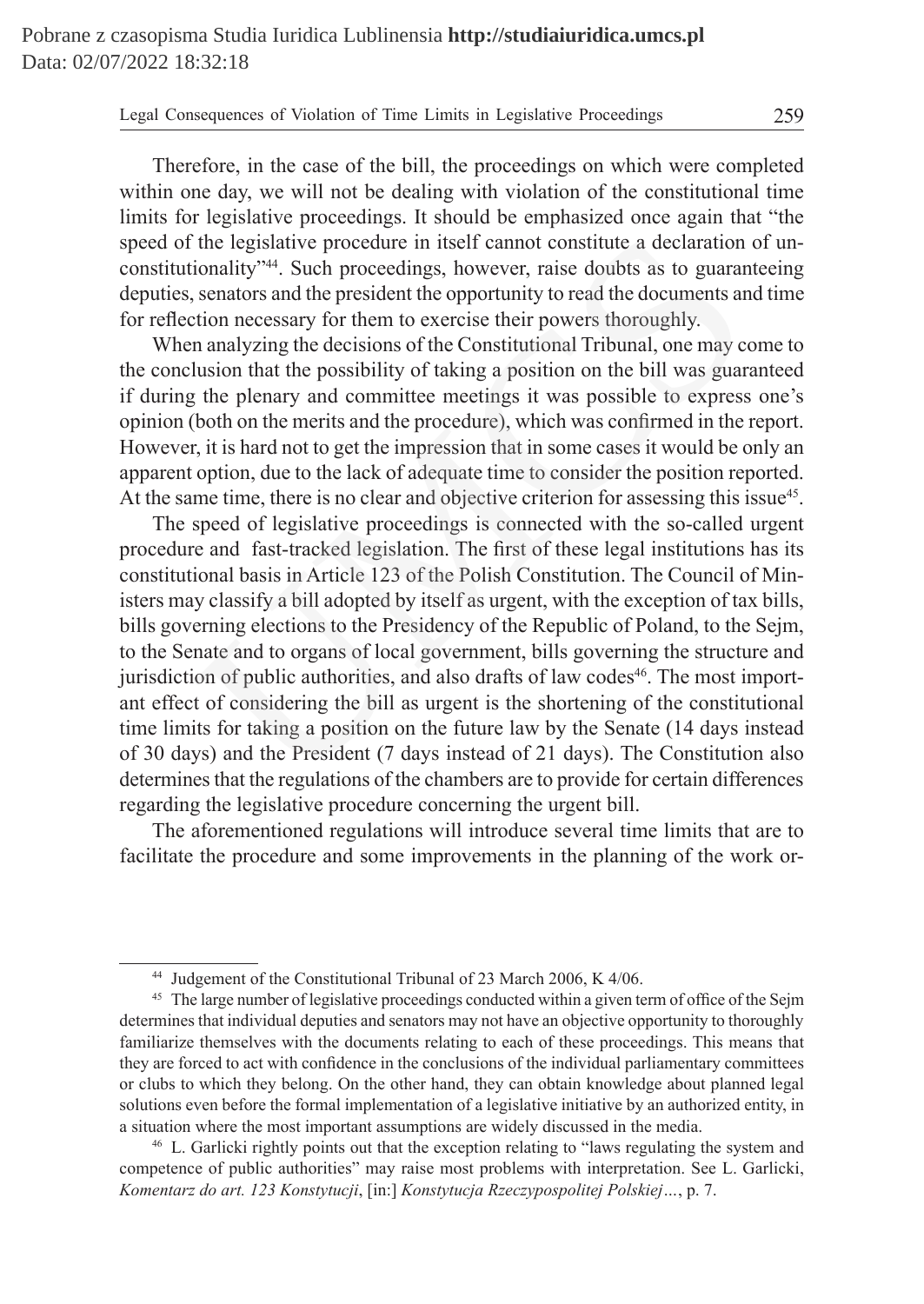260 Robert Orłowski

ganization of the chambers. First of all, there was not even an instructional time limit for the Sejm to comment on the urgent bill, i.e. to pass a bill or reject a bill<sup>47</sup>.

Whereas the so-called fast-tracked legislation is based only on Article 51 of the Rules of Procedure of the Sejm. In fact, the essence of this institution consists in deviating from the minimum time limits for proceedings at the parliamentary stage. Pursuant to the aforementioned provision, in particularly justified cases, the Sejm may shorten the procedure with bills and draft resolutions by: 1) beginning the first reading immediately after receiving the bill or draft resolution by deputies; 2) beginning the second reading immediately after the conclusion of the first reading without referring the bill draft resolution to the committees; 3) beginning the second reading immediately after the receipt by the deputies of a copy of a committee report. There is no equivalent of the quoted provision in the Rules of Procedure of the Senate. This is due to the fact that Senate Rules of Procedure do not use minimum time limits reserved for individual activities in legislative proceedings, so there is no need to introduce exceptions to them. Additionally, the introduction of constitutional maximum time limits for the work of the Senate is sufficiently mobilizing. Procedure of the Sejm. In fact, the essence of this institution cons<br>from the minimum time limits for proceedings at the parliamentary<br>to the aforementioned provision, in particularly justified cases, the Sej<br>e procedure w

The application of the fast-tracked legislation does not violate the norm resulting from Article 123 of the Polish Constitution<sup>48</sup>. One should agree with the view that appropriate cooperation between the most important state authorities may lead to the importance of concluding the legislative procedure faster than in the case of the urgent procedure $49$ . It is not surprising then that the urgent procedure is relatively rarely used.

# EFFECTS OF VIOLATION OF THE TIME LIMITS FOR SUBJECTS OF THE LEGISLATIVE PROCEDURE AND THEIR RIGHTS (COMPETENCES)

The effects of failure to meet the time limits in the legislative procedure can also be considered through the prism of the effects of the procedural rights of individual participants in the procedure. It is primarily about the answer to the question whether there is a loss of entitlement (competence) to perform a specific action in a specific proceeding with the expiry of the time limit.

There is no doubt as to the fact that the Senate exceeds the constitutional time limit (usually 30 days) for adopting a position on the act results in the loss of the right to adopt amendments or adopt a resolution rejecting the act in its entirety.

<sup>&</sup>lt;sup>47</sup> This aspect is emphasized in particular by S. Patyra. The author, therefore, questions the real, practical benefits of using the urgent procedure. He points to examples of undoubtedly protracted proceedings against urgent bills at the parliamentary stage. See S. Patyra, *op. cit.*, pp. 77–78.

<sup>48</sup> See judgement of the Constitutional Tribunal of 23 March 2006, K 4/06.

<sup>49</sup> S. Patyra, *op. cit.*, pp. 77–78.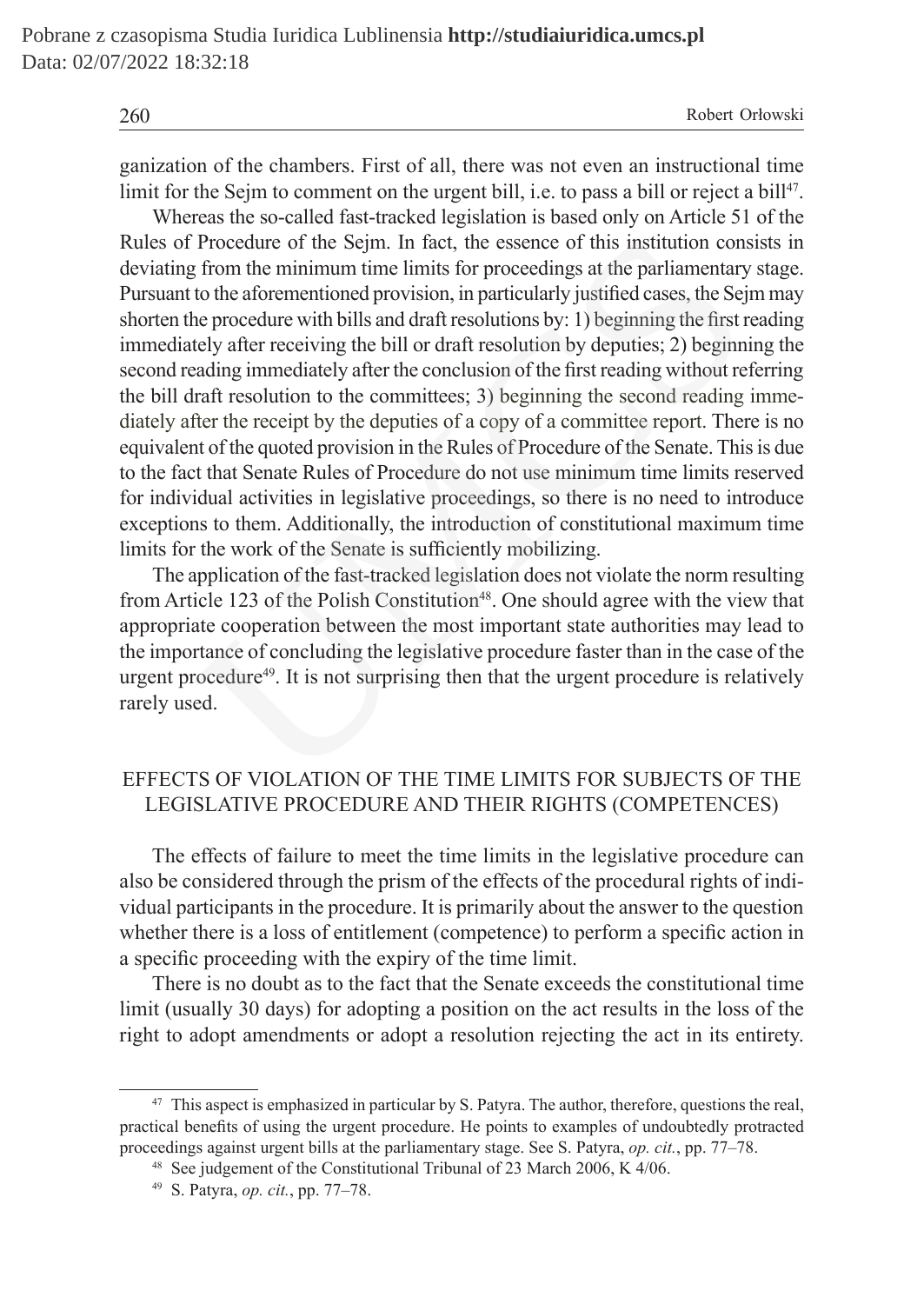The President, within a specified constitutional period (usually 21 days), is required to sign the adopted bill or exercise his veto right or submit an application to the Constitutional Tribunal initiating preventive control<sup>51</sup>. There is no clear indication of what legal consequences a violation of this time limit by the President would have. It seems, however, that the expiry of the time limit results in the loss of the President's ability to exercise his rights to the act, i.e. to submit a request to the Constitutional Tribunal or to apply the right of veto. However, there would still be an obligation to sign the adopted law. It should be stated that in such a case, the provisions do not formulate any legal fiction, be it assuming that the proposed act is deemed signed or that the President has implicitly exercised his right of veto. There is no doubt that without the act being signed by the President, it cannot be published in the Journal of Laws, and thus the act cannot enter into force. President, within a specified constitutional period (usually 21 da<br>to sign the adopted bill or exercise his veto right or submit an appl<br>onstitutional Tribunal initiating preventive control<sup>51</sup>. There is no cl<br>of what lega

In the practice so far, it has never happened that the President did not take any action against the adopted bill within his due time. Such a situation may, however, happen in the future, as a result of random events or as a result of a serious political crisis.

In my opinion, the possible signing of the act after the time limit should not make the act unconstitutional. Adopting a different view would lead to a situation in which the President, by omission, dependent solely on his will, could determine the significant defectiveness of each law. Therefore, there would be a ground for its subsequent questioning and elimination from the legal system for formal reasons. This would be contrary to the purpose of Article 122 of the Polish Constitution and would infringe the rights of other participants in legislative proceedings.

The exercise of rights after the expiry of the time limit – the result of the expiry would be its loss within a specific proceeding would always be an act without a legal basis and should be qualified as a material breach of the proceeding. Signing the adopted bill is an obligation, not a right of the President.

The view of the Constitutional Tribunal<sup>52</sup> concerning yet another type of violation of the time limit reserved for the President is controversial. This would take place when there are fewer than 21 days left until the enacted law is passed to the President. In practice, such a situation may occur when the date of entry into force has been specified by indicating a calendar date, while the legislative procedure itself with regard to this act has been delayed. First, it is difficult to show that any

<sup>50</sup> Article 121 para. 2 of the Polish Constitution.

<sup>51</sup> Article 122 of the Polish Constitution.

 $52$  See judgement of the Constitutional Tribunal of 14 July 2019, Kp 1/19 together with the dissenting opinion of judge of the Constitutional Tribunal M. Muszyński.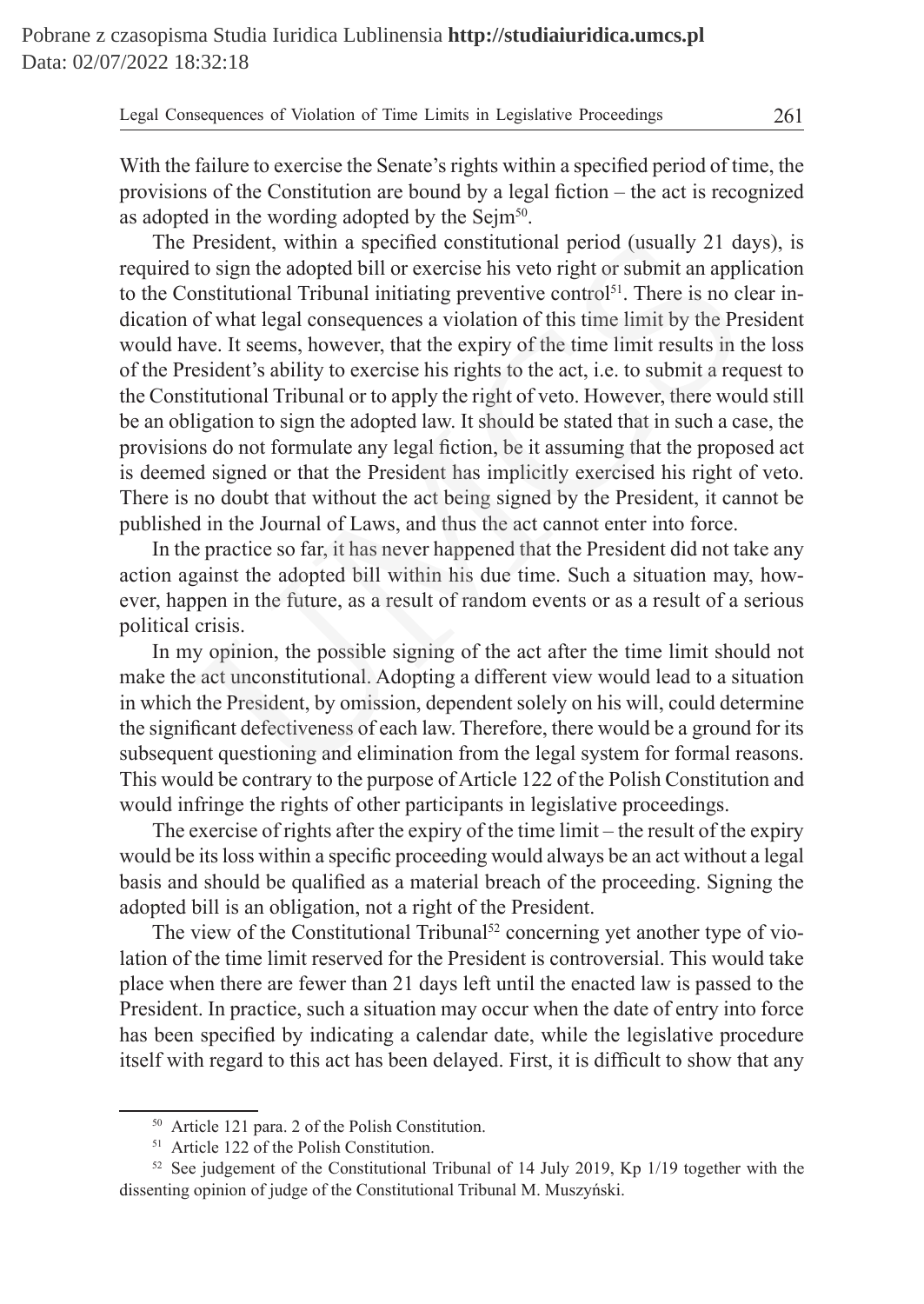262 Robert Orłowski

such situation violates the provisions of the Constitution. The President might have had the will to make a decision right away, without waiting for the time limit to end. Secondly, the wording of the law does not affect the powers of the President, who can still exercise his powers within the time prescribed by law.

However, it should be agreed that in some cases this will lead to the defectiveness of the act, in the form of violation of the relevant *vacatio legis*. It should also be borne in mind that an adopted bill with a calendar entry into force may be the subject of a veto or a preventive motion to the Constitutional Tribunal. These procedures also take a certain time. It may therefore turn out that the President will be obliged to sign the adopted bill, even if the date of entry into force specified in it has long expired. Of course, in such a situation, the time limit for the President's decision would not expire, as its course would then be suspended.

It would be worth considering the theoretical possibility of issuing by the Constitutional Tribunal, in similar cases, scope judgements declaring the unconstitutionality of the provision constituting the entry into force of the act, in the scope in which it provides for the validity of the act in the period from the date indicated therein to the date specifically specified in which the act should enter into force while maintaining the correct *vacatio legis*. Such a decision could at the same time ensure the protection of individual rights and save a normative act, the content of which would not raise constitutional doubts. Scope judgements are currently issued in the so-called legislative omissions. still exercise his powers within the time prescribed by law.<br>ever, it should be agreed that in some cases this will lead to the of the act, in the form of violation of the relevant *vacatio legis*. It of the new order or

The specific time limit is related to the principle of discontinuity. Its essence is the prohibition of the continuation by the parliament of the new term of office of proceedings not completed in the previous parliamentary term<sup>53</sup>. Of course, there are a number of exceptions<sup>54</sup>.

#### **CONCLUSION**

As the presented analysis shows, the problem of time limits is an extremely important procedural issue in the legislative procedure. Both the violation of constitutional and statutory time limits may lead to the elimination of the entire normative act from legal circulation. This is evidenced by the latest decisions of the Constitutional Tribunal, which may become a permanent line of jurisprudence in the future, very different from the existing, well-established views. Recognition of the nature of individual time limits and their proper calculation is therefore of decisive importance in the process of legislating and assessing its conformity to the Constitution.

<sup>53</sup> See L. Bosek, *Komentarz do art. 98 Konstytucji, teza 9*, [in:] *Konstytucja RP*, vol. 2: *Komentarz do art. 87–243*, eds. M. Safjan, L. Bosek, Warszawa 2016.

<sup>54</sup> See M. Radajewski, *op. cit.*, pp. 155–170.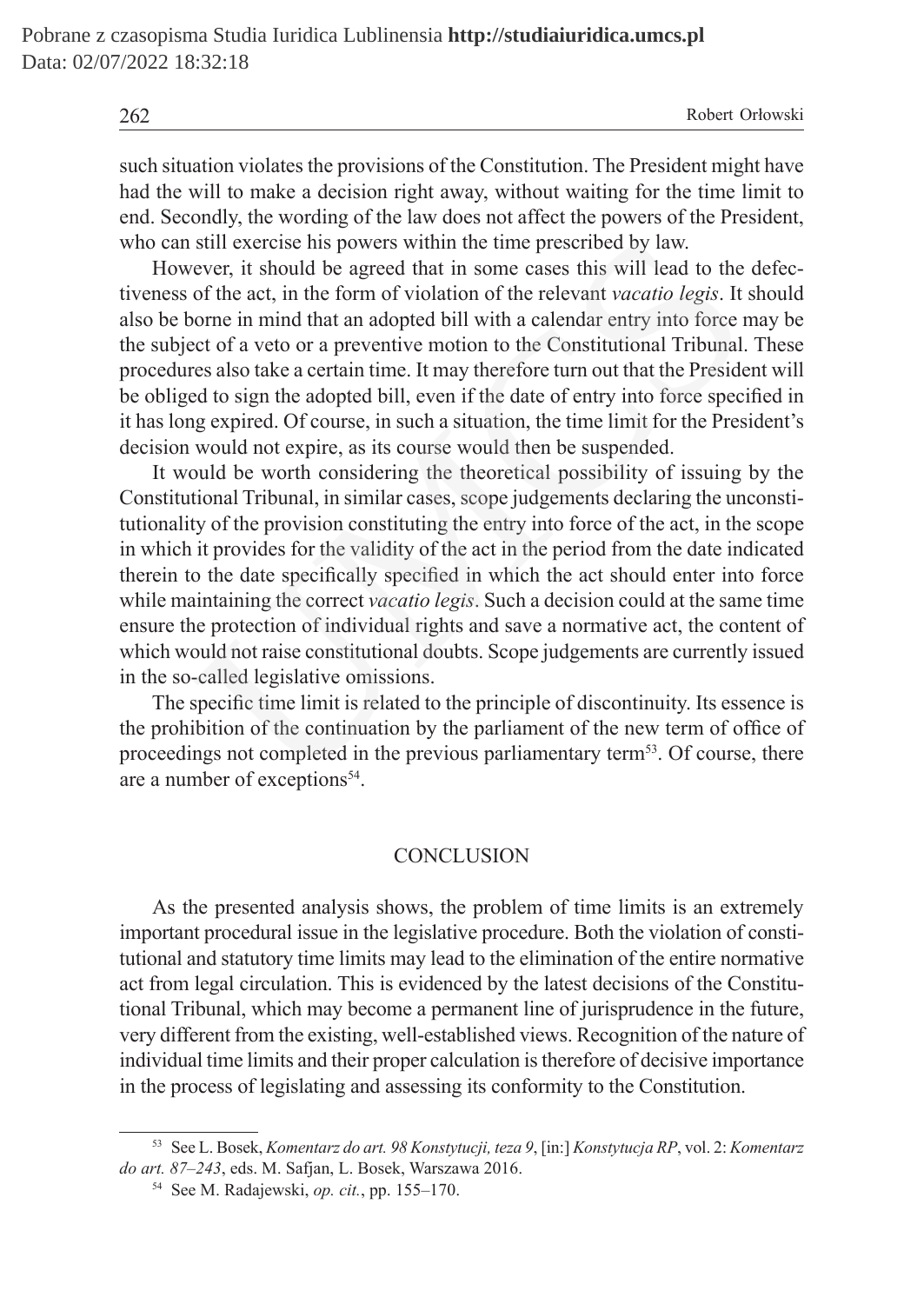#### **REFERENCES**

#### **Literature**

- Banaszak B., *Konstytucja Rzeczypospolitej Polskiej. Komentarz*, Warszawa 2012.
- Bosek L., *Komentarz do art. 98 Konstytucji, teza 9*, [in:] *Konstytucja RP*, vol. 2: *Komentarz do art. 87–243*, eds. M. Safjan, L. Bosek, Warszawa 2016.
- Bosek L., Wild M., *Kontrola konstytucyjności prawa. Komentarz praktyczny dla sędziów i pełnomocników procesowych*, Warszawa 2014.
- Chrzanowski D., Odrowąż-Sypniewski W., *Analiza projektów ustaw wniesionych do Sejmu II kadencji*, "Przegląd Sejmowy" 1998, no. 2.
- Chrzanowski D., Odrowąż-Sypniewski W., Radziewicz P., *Analiza projektów ustaw Sejmu III kadencji (20 października 1997 r. – 20 października 1998 r.)*, "Przegląd Sejmowy" 1999, no. 1. B., Konstytucja Rzeczypospolitej Polskiej. Komentarz, Warszawa 2012.<br>Komentarz do art. 98 Konstytucji, teza 9, [in:] Konstytucja RP, vol. 2: Komentar.<br>13, eds. M. Safjan, L. Bosek, Warszawa 2016.<br>Wild M., Kontrola konstytu
- Garlicki L., *Komentarz do art. 98 Konstytucji*, [in:] *Konstytucja Rzeczypospolitej Polskiej. Komentarz*, ed. L. Garlicki, Warszawa 2000.
- Garlicki L., *Komentarz do art. 119 Konstytucji*, [in:] *Konstytucja Rzeczypospolitej Polskiej. Komentarz*, ed. L. Garlicki, Warszawa 2000.
- Garlicki L., *Komentarz do art. 123 Konstytucji*, [in:] *Konstytucja Rzeczypospolitej Polskiej. Komentarz*, ed. L. Garlicki, Warszawa 2000.
- Gromek Z., *Przebieg procedury ustawodawczej w Sejmie VIII kadencji analiza ilościowa*, "Przegląd Sejmowy" 2020, no. 4.
- Kazalska O., Maśnicki J., Żuralska M., *Analiza działalności ustawodawczej Sejmu VI kadencji*, Warszawa 2012.
- Kulik M., *Przedawnienie karalności i przedawnienie wykonania kary w polskim prawie karnym*, Warszawa 2014.
- *Leksykon prawa konstytucyjnego. 100 podstawowych pojęć*, ed. A. Szmyt, Warszawa 2016.
- Lipski J., Tymiński R., *Analiza projektów ustaw wniesionych do Sejmu w toku całej IV kadencji*, [in:] *Ustawy 2001–2005. Sejm IV kadencji*, ed. T. Muś, Warszawa 2006.
- Nowikowski I., *O regułach obliczania terminów w procesie karnym (kwestie wybrane)*, [in:] *Teoretyczne i praktyczne problemy współczesnego prawa karnego. Księga jubileuszowa dedykowana Profesorowi Tadeuszowi Bojarskiemu*, eds. A. Michalska-Warias, I. Nowikowski, J. Piórkowska-Flieger, Lublin 2011.
- Orłowski R., *Calculation of Time Limits Resulting from the Constitution of the Republic of Poland from April 2, 1997 (Selected Issues), "Przegląd Prawa Konstytucyjnego" 2019, no. 6.*
- Patyra S., *Tryb pilny w teorii i praktyce procesu ustawodawczego pod rządami Konstytucji z 1997 r.*, "Przegląd Prawa Konstytucyjnego" 2011, no. 1.
- Radajewski M., Wyjątki od zasady dyskontynuacji prac polskiego parlamentu, "Przegląd Prawa Konstytucyjnego" 2020, no. 2.
- Safjan M., *Skutki prawne orzeczeń Trybunału Konstytucyjnego*, "Państwo i Prawo" 2003, no. 3.
- Sokołowski J., Poznański P., *Struktura procesu legislacyjnego w analizie ilościowej*, [in:] *Wybrane aspekty funkcjonowania Sejmu w latach 1997–2007*, eds. J. Sokołowski, P. Poznański, Kraków 2008.
- Szmyt A., *Uwagi na marginesie trybu pilnego*, [in:] *Regulamin Sejmu w ekspertyzach i opiniach Biura Studiów i Ekspertyz Kancelarii Sejmu*, Warszawa 2001.
- Żuralska M., Brudnoch A., Dąbrowska K., Sierzputowska M., *Analiza działalności ustawodawczej Sejmu VII kadencji*, Warszawa 2017.